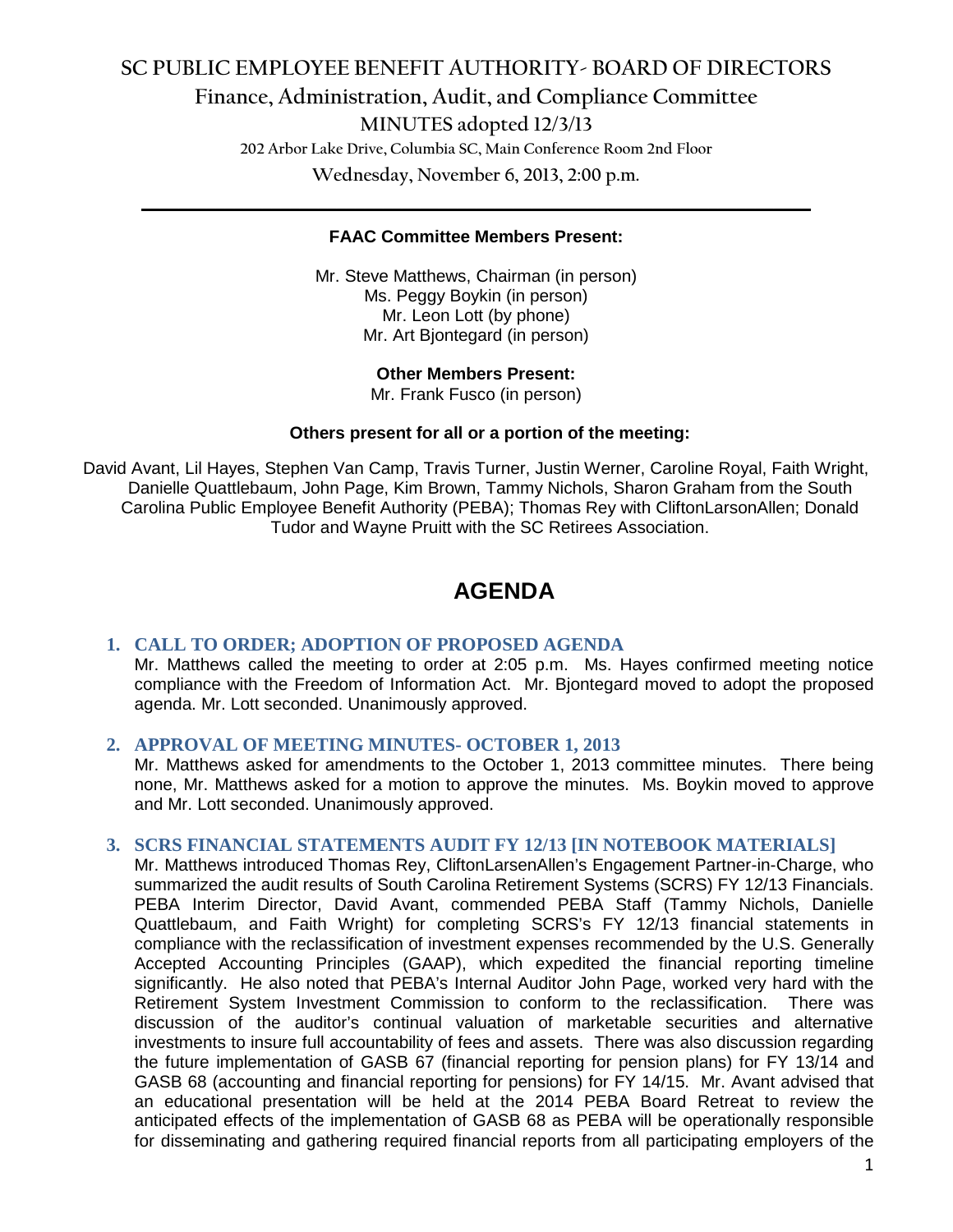# **SC PUBLIC EMPLOYEE BENEFIT AUTHORITY- BOARD OF DIRECTORS Finance, Administration, Audit, and Compliance Committee**

**MINUTES adopted 12/3/13**

**202 Arbor Lake Drive, Columbia SC, Main Conference Room 2nd Floor**

**Wednesday, November 6, 2013, 2:00 p.m. \_\_\_\_\_\_\_\_\_\_\_\_\_\_\_\_\_\_\_\_\_\_\_\_\_\_\_\_\_\_\_\_\_\_\_\_\_\_\_\_\_\_\_\_\_\_\_\_\_\_\_\_\_\_\_\_\_\_\_\_\_\_\_\_\_\_\_\_\_\_\_\_**

plan. It was noted that PEBA and SCRS are not part of any litigation involving the manipulation of Libor. However, the Committee would like to be informed if the RSIC at any point is associated with such litigation.

## **4. OLD BUSINESS**

PEBA Agency Human Resources Report for Fiscal Year 12/13 [in notebook materials]

Mr. Matthews introduced Kim Brown, PEBA's HR Director, who presented PEBA's FY 12/13 HR Report. There was discussion regarding the current HR policies, vacancies, new hires, separations, and workforce planning procedures. Ms. Brown advised that current workforce planning should be completed in the next quarter which will identify gaps between the current workforce and the workforce needed in the next three years. She will also be completing employee satisfaction and engagement surveys during the next quarter.

2014 PEBA Legislation - Volume 2 [in notebook material]

### **Substantive Change**

Section 1. Explanation: Changed the version previously considered by FAAC and the PEBA Board to provide that if a Board member is appointed at a time other than the beginning of a term, the Board member will serve the remainder of the defined unexpired term for that particular Board seat.

Amends Section 9-4-10 to increase Board terms to three years from two years and to stagger Board terms. No Board member may serve more than two consecutive terms. A Board member may sit out one three-year term and become eligible to serve again.

The Board positions are identified by number and are placed into three different Term cycles:

Term A positions are appointed on July 1, 2014 for three-year terms.

Term B positions are appointed on July 1, 2015 for three-year terms.

Term C positions are appointed on July 1, 2016 for three-year terms.

Term A positions would serve an initial two-year term from July 1, 2012 until the later of June 30, 2014 or until their successors are appointed and qualify. Thereafter, Term A positions would have three-year terms.

Term C positions would serve an initial four-year term from July 1, 2012 until the later of June 30, 2016 or until their successors are appointed and qualify. Thereafter, Term C positions would have three-year terms.

Section 9-4-10 is further amended to provide for quarterly rather than monthly meetings.

Finally, Section 9-4-10 is amended to provide that PEBA's activities will be performed under the supervision of an Executive Director who will be appointed by the PEBA Board on and after January 1, 2014.

The FAAC Committee recommended **approval** of this section.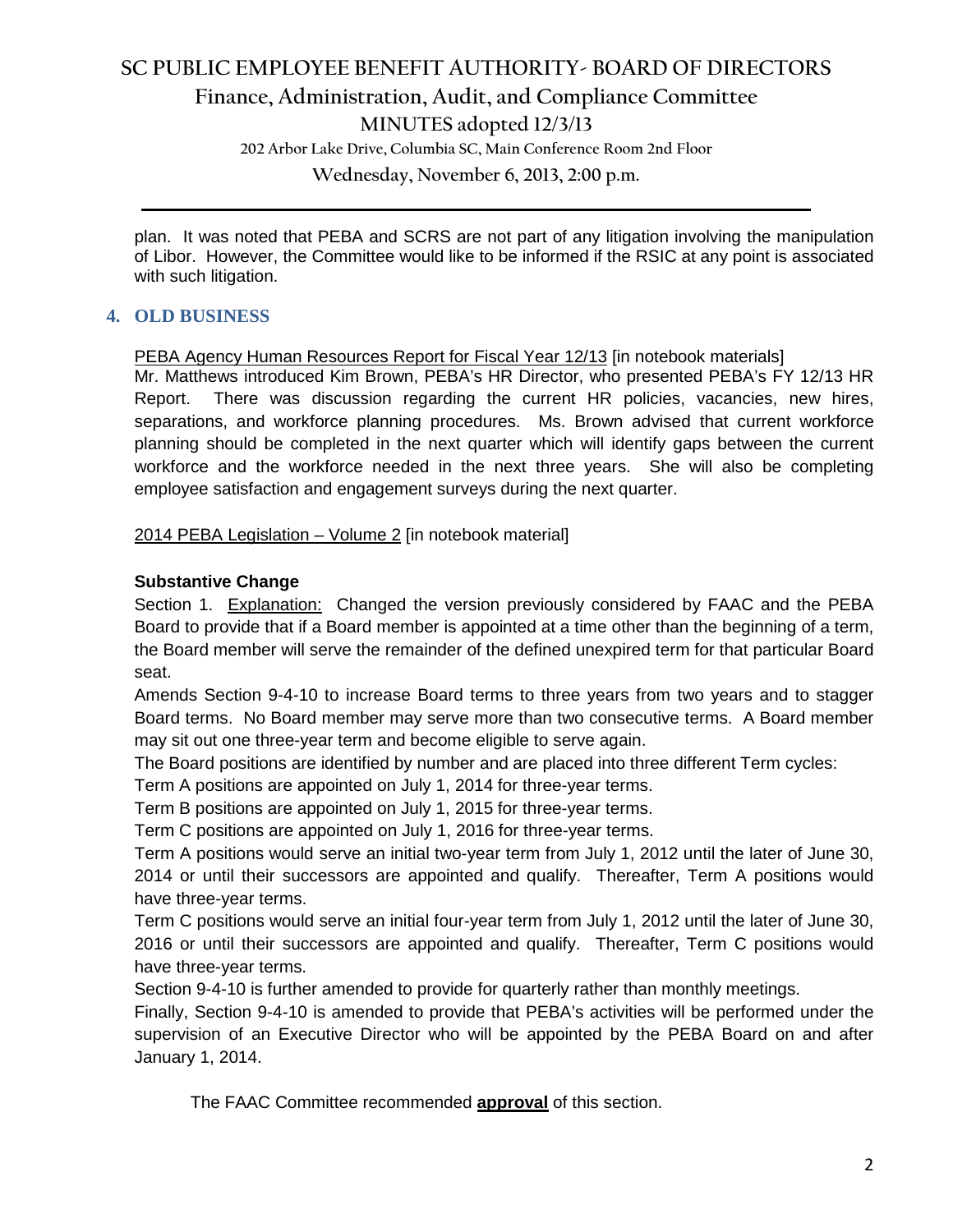## **SC PUBLIC EMPLOYEE BENEFIT AUTHORITY- BOARD OF DIRECTORS Finance, Administration, Audit, and Compliance Committee MINUTES adopted 12/3/13 202 Arbor Lake Drive, Columbia SC, Main Conference Room 2nd Floor**

**Wednesday, November 6, 2013, 2:00 p.m.**

**\_\_\_\_\_\_\_\_\_\_\_\_\_\_\_\_\_\_\_\_\_\_\_\_\_\_\_\_\_\_\_\_\_\_\_\_\_\_\_\_\_\_\_\_\_\_\_\_\_\_\_\_\_\_\_\_\_\_\_\_\_\_\_\_\_\_\_\_\_\_\_\_**

### **Technical Changes**

Section 2. Explanation: Amends Section 9-1-640 to add the new Class Three members to a statute providing for a division of SCRS members into classes.

The FAAC Committee recommended **approval** of this section.

Section 3. Explanation: Amends Section 9-1-1850 to clarify that the statute is available to Class Two members only. The statute allows Class Two members with 25 years of service credit to establish up to three years of service credit to reach the Class Two retirement eligibility of 28 years of service credit. Class Three members do not have 28-year retirement eligibility; they must satisfy the "Rule of Ninety" (age +service credit must equal or exceed ninety).

The FAAC Committee recommended **approval** of this section.

Section 4. Explanation: Amends Section 9-1-1770(E), the Incidental Death Benefit payments, to conform with the new Class Three retirement provisions. Upon death, the beneficiaries of Class Two retired members receive \$2k if the retiree had at least 10 years of service but less than 20; \$4k if the member had more than 20 years of service but less than 28 years; and \$6k if the retiree has 28 or more years of service credit. A retiree only receives the full \$6k if they have reached the full number of years needed for unreduced retirement under Class Two.

For the new Class Three retirees, the amounts would be: \$2k if the retiree had at least 10 years of service but less than 20; \$4k if the member had more than 20 years of service but less than 30 years; and \$6k if the retiree has 30 or more years of service credit. Thirty years was used for Class Three members under the Rule of Ninety because the normal retirement age is 60 and under the Rule of Ninety, a person at normal retirement would need 30 years of service credit to receive unreduced retirement benefits.

The FAAC Committee recommended **approval** of this section.

Section 5. Explanation: Amends Section 9-1-10(17) to provide a definition for "effective date of membership" in SCRS. A Class Three member has an "effective date of membership" after June 30, 2012. The term "effective date of membership" means the beginning date of any period of employment that constitutes earned service in SCRS or the beginning date of a period of earned service in a correlated system (PORS, GARS). This definition tracks agency practice in administering the new Class Three requirements.

The FAAC Committee recommended **approval** of this section.

Section 6. Explanation: Amends Section 9-11-10(10) to add Class Three service. The provision now defines Class One service as service that is not Class Two service or Class Three service.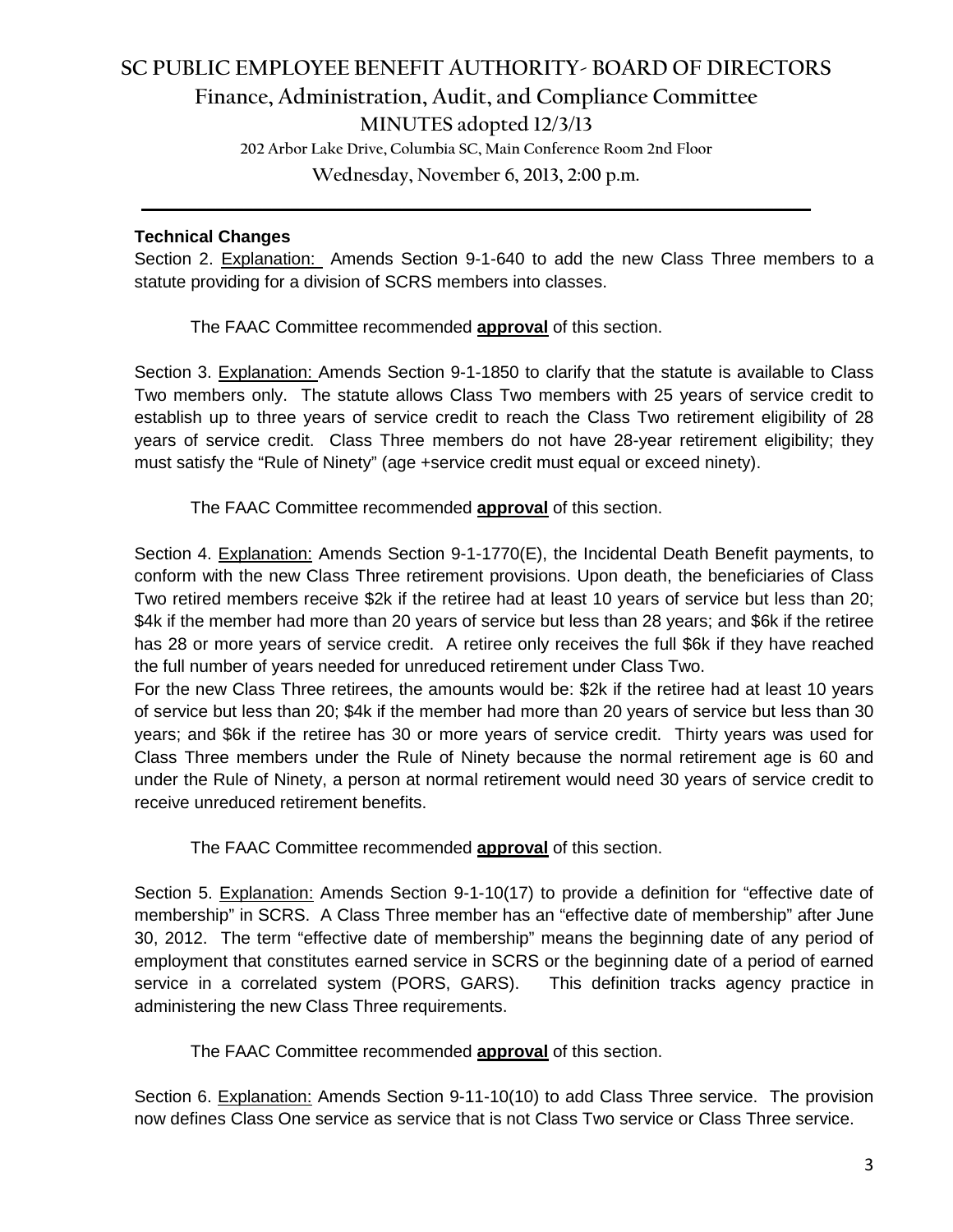# **SC PUBLIC EMPLOYEE BENEFIT AUTHORITY- BOARD OF DIRECTORS Finance, Administration, Audit, and Compliance Committee MINUTES adopted 12/3/13**

**202 Arbor Lake Drive, Columbia SC, Main Conference Room 2nd Floor**

**Wednesday, November 6, 2013, 2:00 p.m. \_\_\_\_\_\_\_\_\_\_\_\_\_\_\_\_\_\_\_\_\_\_\_\_\_\_\_\_\_\_\_\_\_\_\_\_\_\_\_\_\_\_\_\_\_\_\_\_\_\_\_\_\_\_\_\_\_\_\_\_\_\_\_\_\_\_\_\_\_\_\_\_**

Section 6 further amends Section 9-11-10(18) to provide a definition for "effective date of membership" in PORS. A Class Three member has an "effective date of membership" after June 30, 2012. The term "effective date of membership" means the beginning date of any period of employment that constitutes earned service in PORS or the beginning date of a period of earned service in a correlated system (SCRS, GARS). This definition tracks agency practice in administering the new Class Three requirements.

The FAAC Committee recommended **approval** of this section.

Section 7. Explanation: Amends paragraphs (3), (7) and (10) of Section 9-11-40 to provide for Class Three service and to clarify that any member with an effective date of membership after June 30, 2012 is a Class Three member of PORS.

The FAAC Committee recommended **approval** of this section.

Section 8. Explanation: Amends Section 9-11-210(3) to specify "Class One" service rather than service "which does not qualify as Class Two service". The original language could have included Class Three service.

The FAAC Committee recommended **approval** of this section.

Section 9. Explanation: Amends Sections 1-11-703(10) and 1-11-703(14) to substitute "PEBA" for "Employee Insurance Program" or "EIP".

The FAAC Committee recommended **approval** of this section.

Section 10. Explanation: Amends Section 1-11-705 to substitute "PEBA" for "Employee Insurance Program" in several places. In paragraphs (G)(1), (G)(2) and (I)(2), substitutes "PEBA's selffunded health plans" for "Employee Insurance Program" where appropriate.

The FAAC Committee recommended **approval** of this section.

Section 11. Explanation: Amends Section 1-11-707 to substitute ""PEBA" for "Employee Insurance Program" in several places. In paragraphs (G)(1) and (G)(2), substitutes "PEBA's selffunded LTD plans" for "Employee Insurance Program" where appropriate.

The FAAC Committee recommended **approval** of this section.

Section 12. Explanation: Amends Section 1-11-715 to substitute "PEBA" for "Employee Insurance Program of the Budget and Control Board" and "Employee Insurance Program".